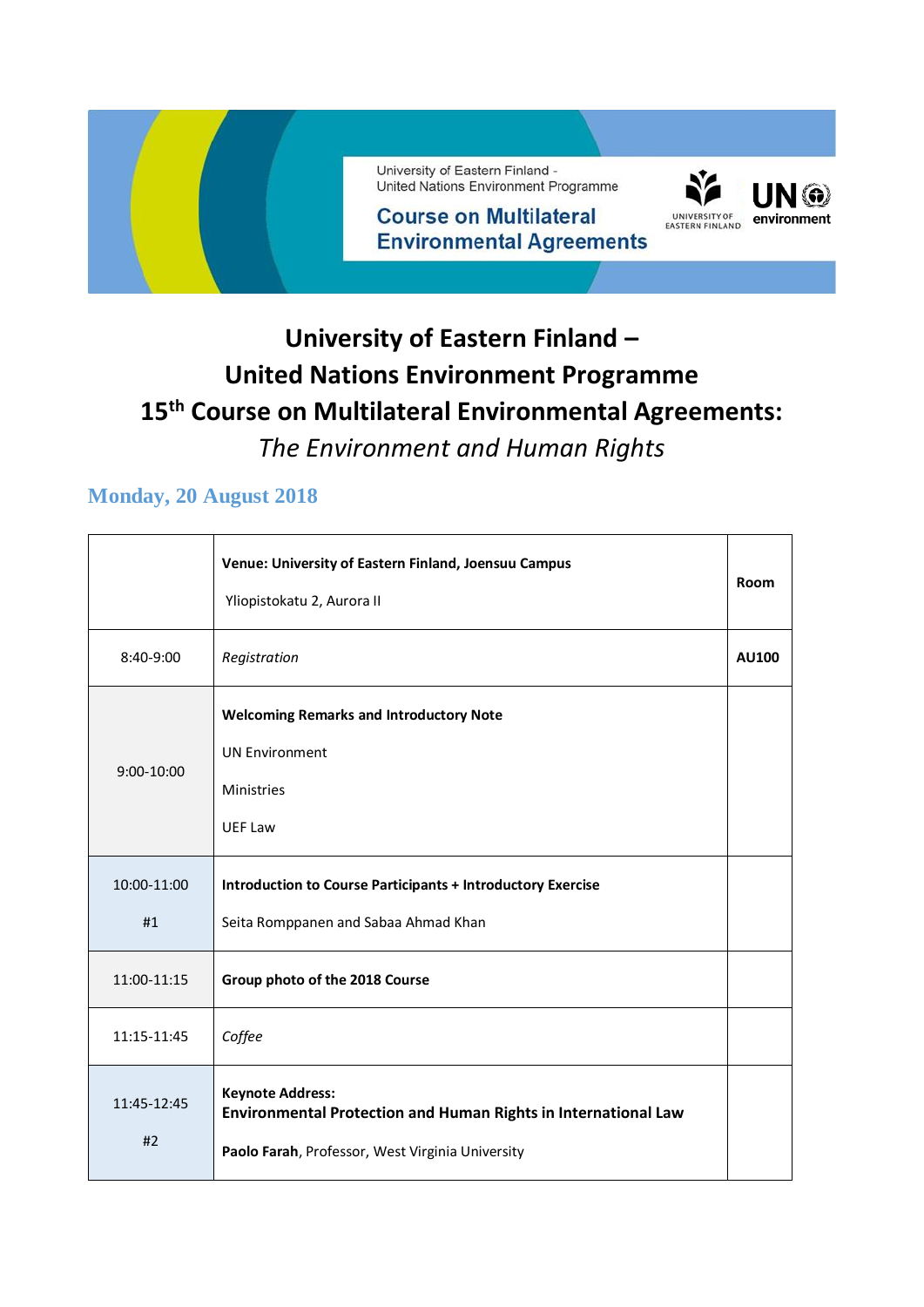| 12:45-13:45       | Lunch                                                                                                                                                                                                                                                    |  |
|-------------------|----------------------------------------------------------------------------------------------------------------------------------------------------------------------------------------------------------------------------------------------------------|--|
| 13:45-15:00<br>#3 | Presentation: The Environment in the UN Human Rights System<br>Jamshid Gaziyev, OHCHR                                                                                                                                                                    |  |
| 15:00-15:30       | Coffee                                                                                                                                                                                                                                                   |  |
| 15:30-17:00<br>#4 | Video Screening: UN Environment's Environmental Rights Initiative (3<br>minutes)<br>Presentation: The Human Rights and Environment Nexus/Human Rights<br><b>Based Approach to Environmental Protection and MEAs</b><br>Arnold Kreilhuber, UN Environment |  |
| 18:30             | Reception hosted by UN Environment and UEF at Restaurant Aura                                                                                                                                                                                            |  |

### **Tuesday, 21 August**

|                   | Venue: University of Eastern Finland, Joensuu Campus                                                                                                                        | Room         |
|-------------------|-----------------------------------------------------------------------------------------------------------------------------------------------------------------------------|--------------|
| 10:00-11:00<br>#5 | Opening Lecture: Introduction to Human Rights in MEAs and Environment in<br><b>HR Instruments</b><br>Ben Boer, Wuhan University Law School                                  | <b>AU100</b> |
| 11:00-11:30       | Coffee                                                                                                                                                                      |              |
| 11:30-13:00<br>#6 | Lecture: The Environment in Constitutions<br>James May, Widener University, Delaware Law School                                                                             |              |
| 13:00-14:00       | Lunch                                                                                                                                                                       |              |
| 14:00-15:00<br>#7 | Interactive Discussion on Climate Change and the Human Right to Water<br><b>James May</b><br><b>Ben Boer</b><br><b>Paolo Farah</b><br>*UEF moderator: Sabaa Ahmad Khan, UEF |              |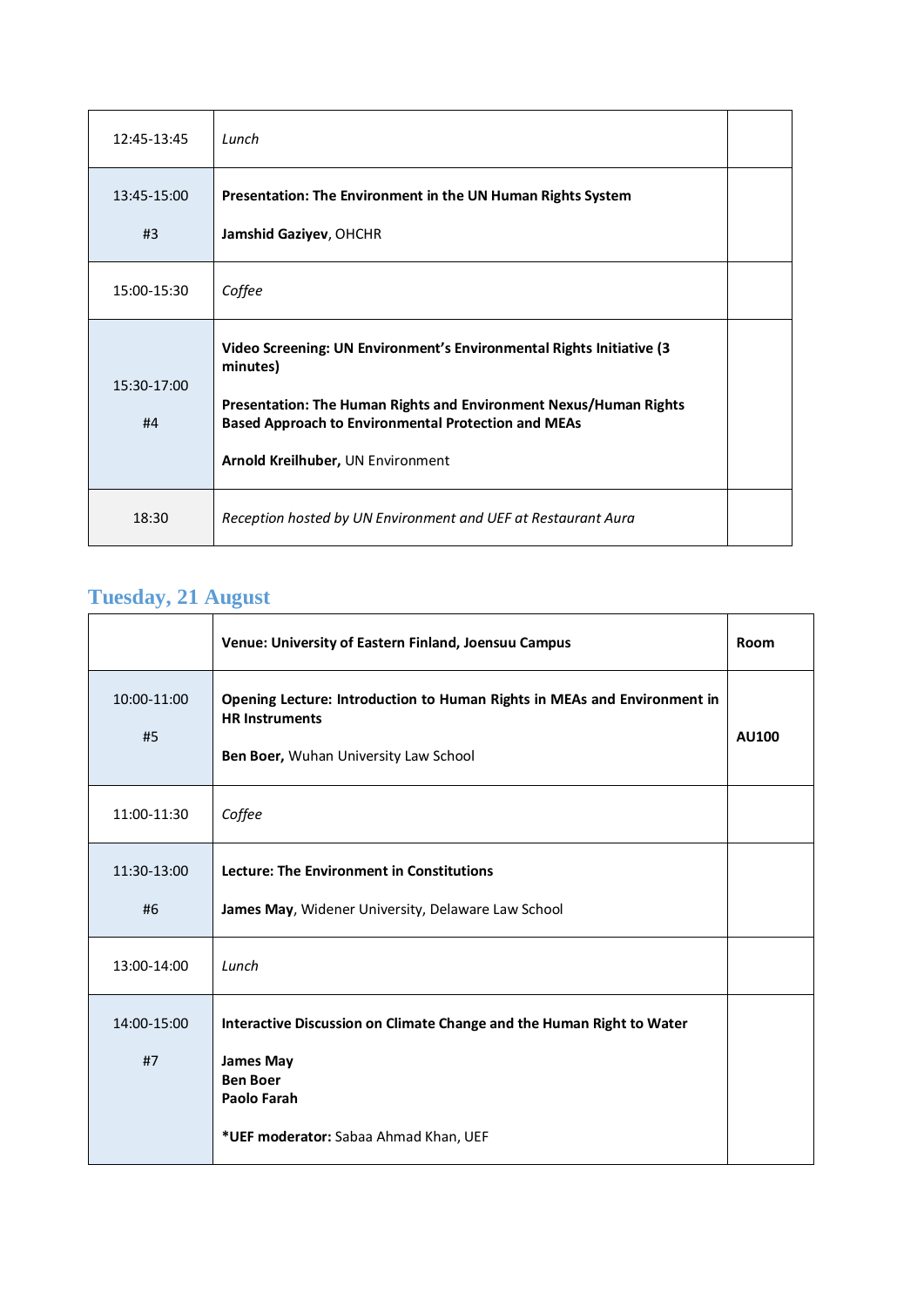| 15:00-15:30 | Coffee                                    |  |
|-------------|-------------------------------------------|--|
| 15:30-17:00 | <b>Interactive Discussion (continued)</b> |  |

### **Wednesday, 22 August**

|                    | Venue: University of Eastern Finland, Joensuu Campus                                                                                                                                                                                                                                                                                                                              | Room<br><b>AU100</b> |
|--------------------|-----------------------------------------------------------------------------------------------------------------------------------------------------------------------------------------------------------------------------------------------------------------------------------------------------------------------------------------------------------------------------------|----------------------|
| 9:30-10:30<br>#8   | Lecture: SDGs and Environmental Human Rights<br>James May, Widener University, Delaware Law School                                                                                                                                                                                                                                                                                |                      |
| 10:30-11.00<br>#9  | The Global Pact on the Environment<br>Charlotta Von Troil, Ministry of the Environment of Finland                                                                                                                                                                                                                                                                                 |                      |
| 11:00-11:30        | Coffee                                                                                                                                                                                                                                                                                                                                                                            |                      |
| 11:30-12:30<br>#10 | Development of environmental rights in the Asia Pacific Region<br>Ben Boer, Wuhan University Law School                                                                                                                                                                                                                                                                           |                      |
| 12:30-13:30        | Lunch                                                                                                                                                                                                                                                                                                                                                                             |                      |
| 13:30-14:30<br>#11 | Roundtable Discussion on Business and Human Rights: Mainstreaming<br><b>Corporate Environmental Accountability</b><br>Paolo Farah<br>Sabina Timco, UN Environment Finance Initiative<br>Prof. Armand de Mestral, McGill University<br>Nora Götzmann, Danish Institute for Human Rights<br>Rosemary Mwanza, University of Eastern Finland<br>*UEF moderator: Sabaa Ahmad Khan, UEF |                      |
| 14:30-15:00        | Coffee                                                                                                                                                                                                                                                                                                                                                                            |                      |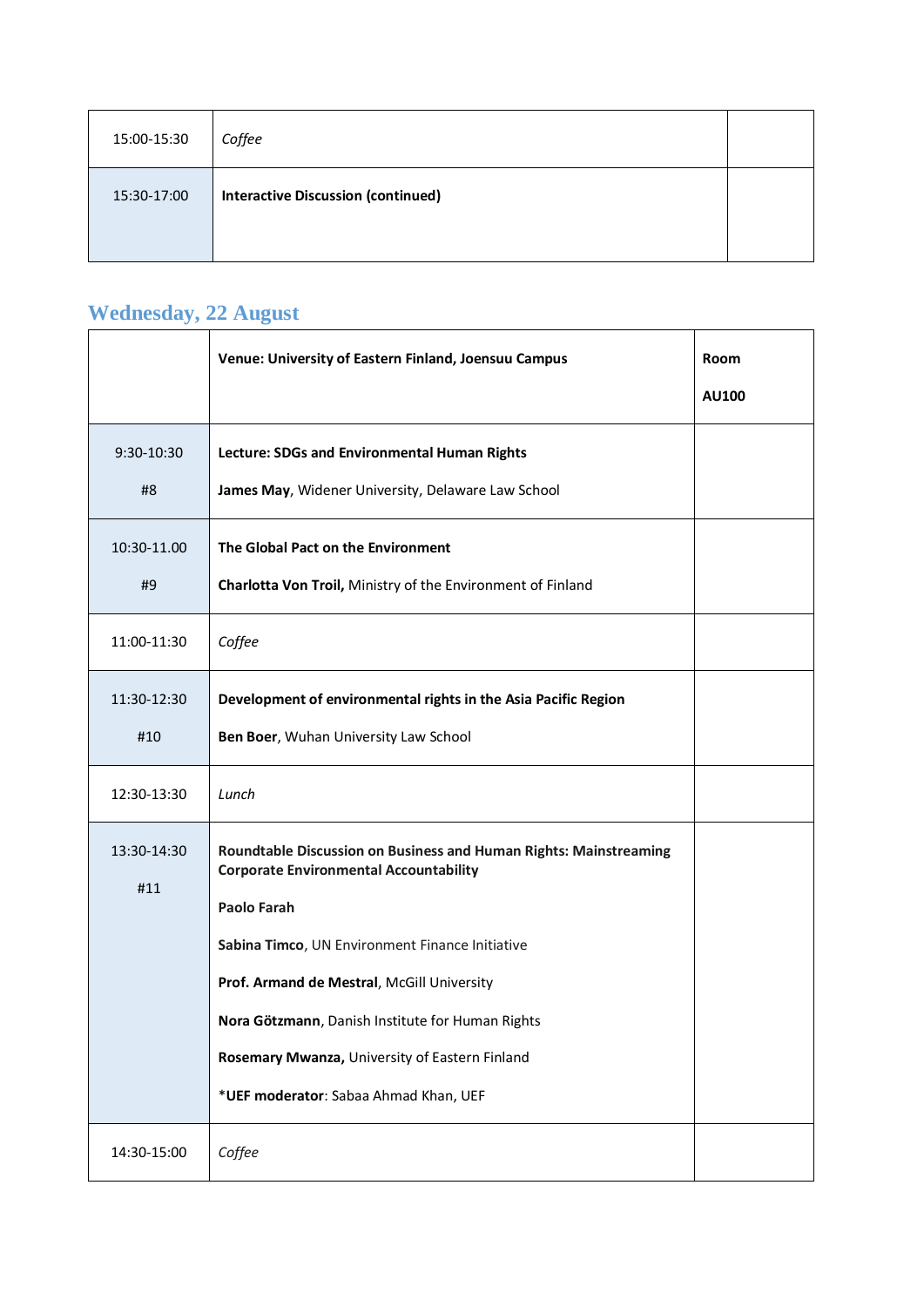| 15:00-17:00 | <b>Roundtable Discussion (continued)</b>                                                 |  |
|-------------|------------------------------------------------------------------------------------------|--|
| 18:00       | Reception hosted by the City of Joensuu at Botania Garden (Address:<br>Heinäpurontie 70) |  |

 $\overline{\phantom{a}}$ 

# **Thursday, 23 August**

|                    | <b>Venue: Joensuu Science Park</b><br>Länsikatu 15                                                                                                                                                                                 | <b>Room</b>                      |
|--------------------|------------------------------------------------------------------------------------------------------------------------------------------------------------------------------------------------------------------------------------|----------------------------------|
| 10:00-11:00<br>#12 | Environmental Human Rights in Finance, Trade and Investment Part 1:<br><b>Corporate Accountability</b><br>Nora Götzmann, Danish Institute for Human Rights                                                                         | <b>Temple</b><br>of<br>Challenge |
| 11:00-11:30        | Coffee                                                                                                                                                                                                                             |                                  |
| 11:30-13:00<br>#13 | Part 2: Environmental Human Rights & Investor-State Arbitration<br>Prof. Armand de Mestral, McGill University                                                                                                                      |                                  |
| 13:00-14:00        | Lunch                                                                                                                                                                                                                              |                                  |
| 14:00-15:30<br>#14 | Substantive & Procedural Environmental Human Rights in specific MEAs (Part<br>1): Biodiversity Convention<br>Prof. Konstantia Koutouki, Université de Montréal                                                                     |                                  |
| 15:30-16:00        | Coffee                                                                                                                                                                                                                             |                                  |
| 16:00-17:30<br>#15 | Substantive & Procedural Environmental HRs (Part 2): Chemicals and Waste<br>treaties and Minamata Convention<br>Sabaa Khan, UEF<br>Prof. Konstantia Koutouki, Université de Montréal<br>Anne Daniel, Government of Canada (former) |                                  |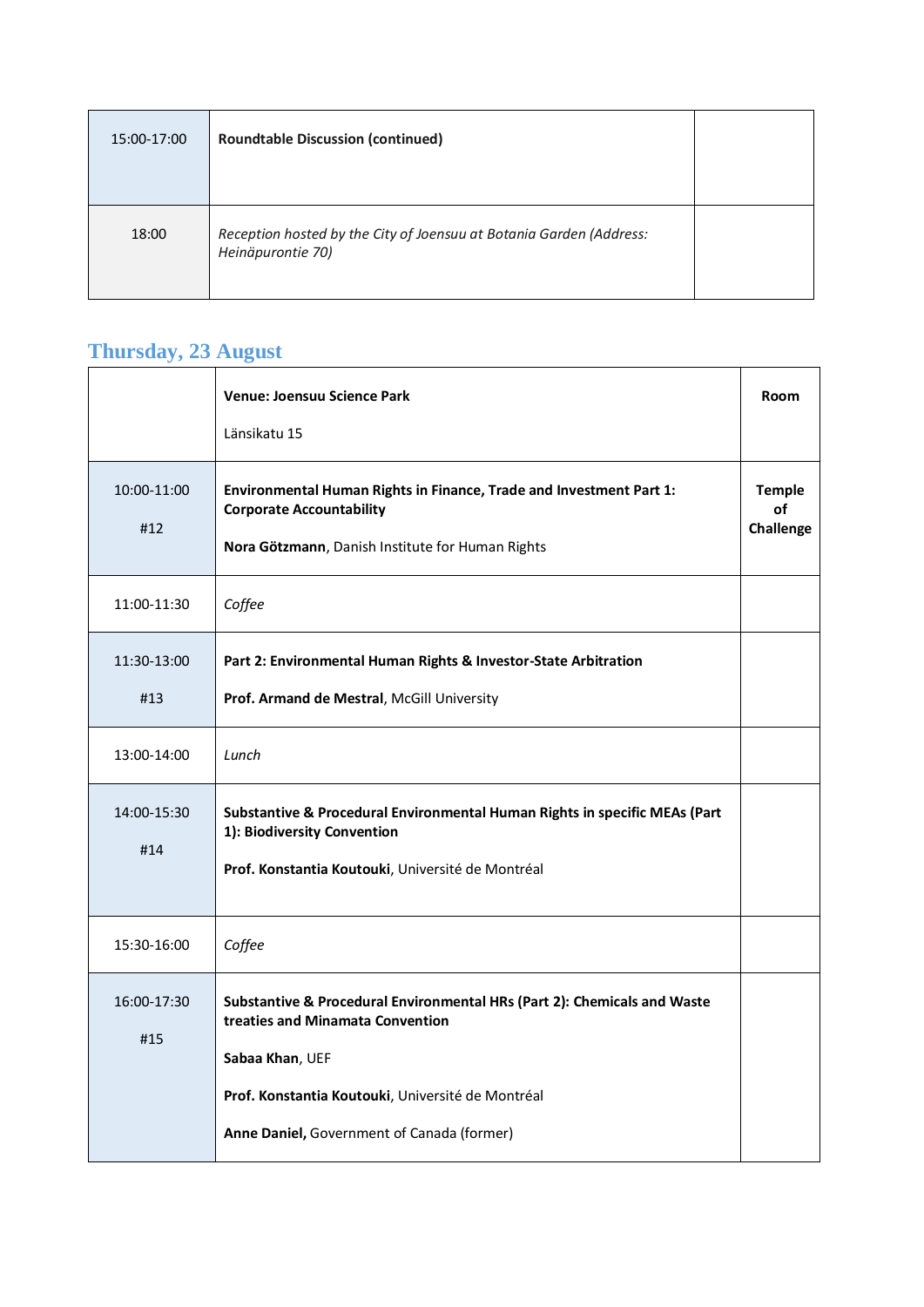### **Friday, 24 August**

|                                                                                                                                                                                                                                                                                             | Venue: University of Eastern Finland, Joensuu Campus                                                                                                         | Room                                                    |
|---------------------------------------------------------------------------------------------------------------------------------------------------------------------------------------------------------------------------------------------------------------------------------------------|--------------------------------------------------------------------------------------------------------------------------------------------------------------|---------------------------------------------------------|
| 10:00-11:00<br>#16                                                                                                                                                                                                                                                                          | Substantive & Procedural Environmental HR in specific MEAs (Part 3):<br><b>Climate Change and Human Rights</b><br>Annalisa Savaresi, University of Sterling  | AU100                                                   |
| 11:00-11:30                                                                                                                                                                                                                                                                                 | Coffee                                                                                                                                                       |                                                         |
| 11:30-12:30<br>#17                                                                                                                                                                                                                                                                          | Fair and Equitable Benefit-Sharing (online lecture via skype)<br>Elisa Morgera, University of Strathclyde                                                    |                                                         |
| 12:30-13:30                                                                                                                                                                                                                                                                                 | Lunch                                                                                                                                                        |                                                         |
| 13:30-15:30                                                                                                                                                                                                                                                                                 | <b>Transfer to Koli</b>                                                                                                                                      |                                                         |
|                                                                                                                                                                                                                                                                                             | Coffee served at the Nature Centre Ukko before the dialogue                                                                                                  |                                                         |
| 15:30-17:00                                                                                                                                                                                                                                                                                 | Dialogue on Environmental Human Rights in Regional Systems                                                                                                   | <b>Auditorium</b>                                       |
| #18                                                                                                                                                                                                                                                                                         | Stephen Stec, Central European University<br>Eugenia Recio, UEF<br>Jona Razzaque, University of the West of England<br>*UEF moderator: Harro van Asselt, UEF | at the<br><b>Nature</b><br><b>Centre</b><br><b>Ukko</b> |
| While at Koli the participants and resource persons have the opportunity to visit the Koli Heritage Exhibition<br>at Nature Centre Ukko free of charge. The Exhibition displays Koli's geological features, natural environment<br>and culture. Opening hours 10-17 on Saturday and Sunday. |                                                                                                                                                              |                                                         |
| 17:30-18:30<br>#19                                                                                                                                                                                                                                                                          | Circuit of the Tops                                                                                                                                          |                                                         |
| 19:30                                                                                                                                                                                                                                                                                       | Traditional Finnish sauna & dinner at Koli Alamaja                                                                                                           |                                                         |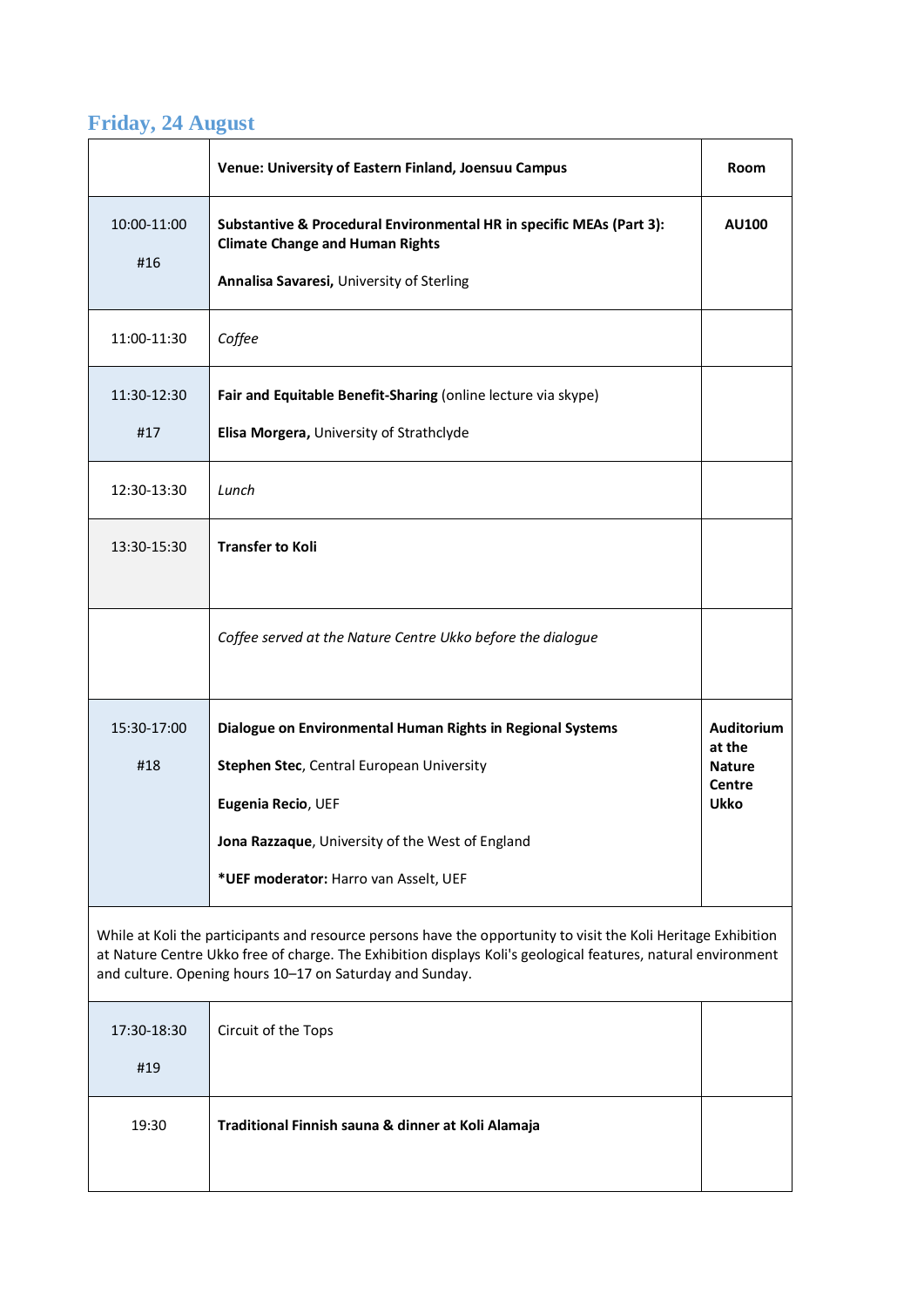| (Bus transfer from the hotel leaves at 19:15, it is also possible to walk to<br>the Koli Alamaja – it is a downhill walk of approx 2 km. Bus back to the |  |
|----------------------------------------------------------------------------------------------------------------------------------------------------------|--|
| hotel leaves 11 pm).                                                                                                                                     |  |

## Saturday, 25 August

|                    | Venue: Koli                                                                                                                                                                                                                                                                 | Room                                 |
|--------------------|-----------------------------------------------------------------------------------------------------------------------------------------------------------------------------------------------------------------------------------------------------------------------------|--------------------------------------|
| 10:00-11:30<br>#20 | Video Screening by UN Environment: Pollution and Human Rights (6<br>minutes)<br>Dialogue on Community Environmental Empowerment and the Role of Law<br>Stephen Stec, Central European University<br>Prof. Konstantia Koutouki, Université de Montréal<br>Eugenia Recio, UEF | Lecture<br>room<br>Mustari<br>ntanen |
|                    | *UEF moderator: Sabaa Ahmad Khan, UEF                                                                                                                                                                                                                                       |                                      |
| 11:30-12:30        | Lunch                                                                                                                                                                                                                                                                       |                                      |
| 12:30-14:00<br>#21 | <b>Negotiating Basics</b><br><b>Anne Daniel</b>                                                                                                                                                                                                                             |                                      |
| 14:00              | <b>Transfer to Joensuu</b>                                                                                                                                                                                                                                                  |                                      |

### **Sunday, 26 August – No Programme**

### **Monday, 27 August**

|                    | Venue: University of Eastern Finland, Joensuu Campus                                 | Room<br><b>AU100</b> |
|--------------------|--------------------------------------------------------------------------------------|----------------------|
| 10:00-11:30<br>#22 | Interactive session on the Negotiator's Handbook in small groups<br>Sabaa Ahmad Khan |                      |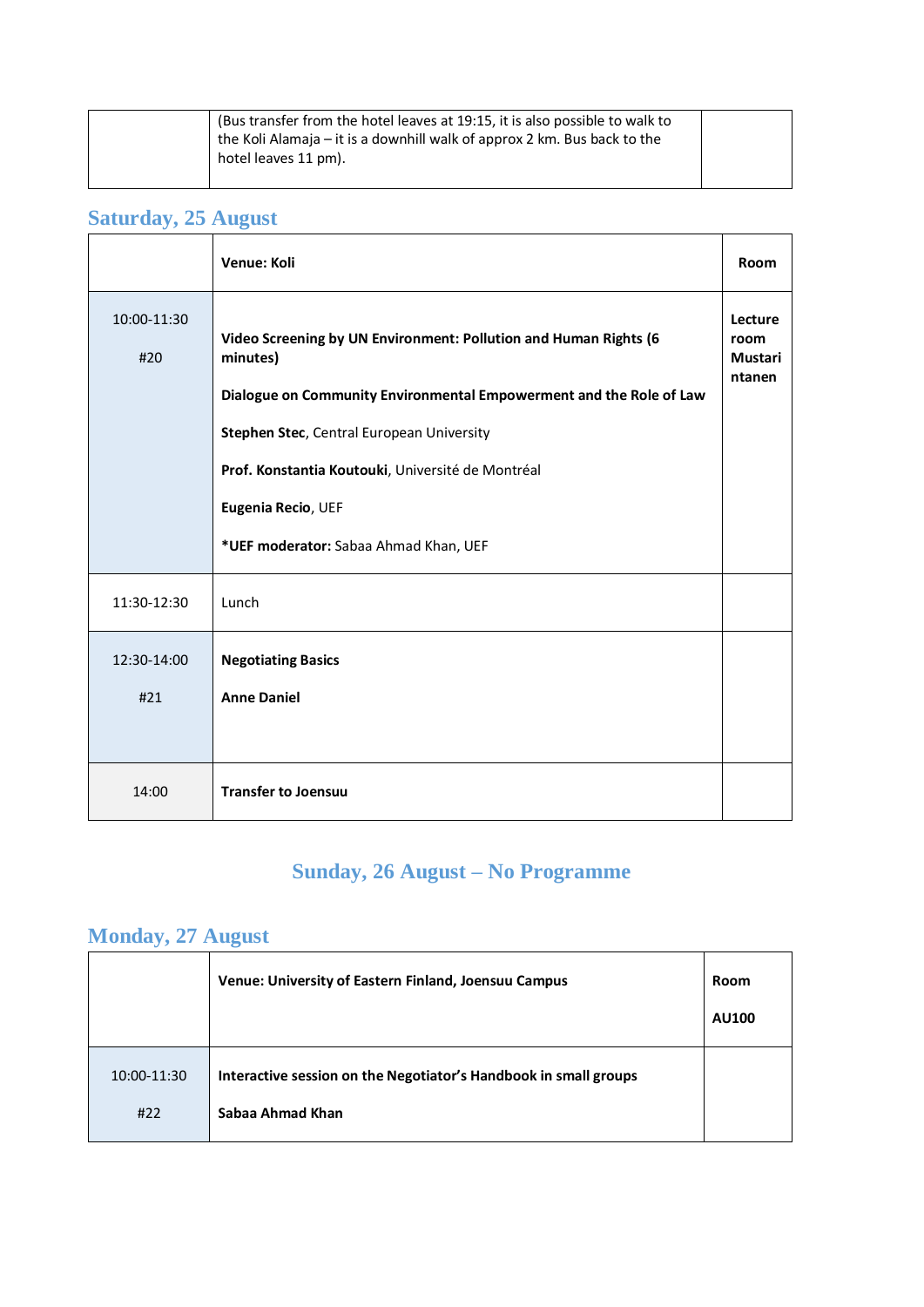| 11:30-12:00 | Coffee                                      |  |
|-------------|---------------------------------------------|--|
| 12:00-13:00 | <b>Negotiation skills in detail</b>         |  |
| #23         | <b>Anne Daniel</b>                          |  |
| 13:00-14:00 | Lunch                                       |  |
| 14:00-15:30 | <b>Treaty-making process</b>                |  |
|             | <b>Anne Daniel</b>                          |  |
| 15:30-16:00 | Coffee                                      |  |
| 16:00-17:00 | <b>Introduction to Negotiation Exercise</b> |  |
| #24         | Tuula Honkonen                              |  |

### **Tuesday, 28 August**

|                    | Venue: University of Eastern Finland, Joensuu Campus | Room                                       |
|--------------------|------------------------------------------------------|--------------------------------------------|
| 10:00-11:00<br>#25 | <b>Negotiation Exercise</b>                          | <b>AU100</b>                               |
| 11:00-11:30        | Coffee                                               |                                            |
| 11:30-12:30        | <b>Negotiation Exercise (continued)</b>              | AU202,<br>AU203,<br>AU204,<br><b>AU270</b> |
| 12:30-13:30        | Lunch                                                |                                            |
| 13:00-15:00        | <b>Negotiation Exercise (continued)</b>              |                                            |
| 15:00-15:30        | Coffee                                               |                                            |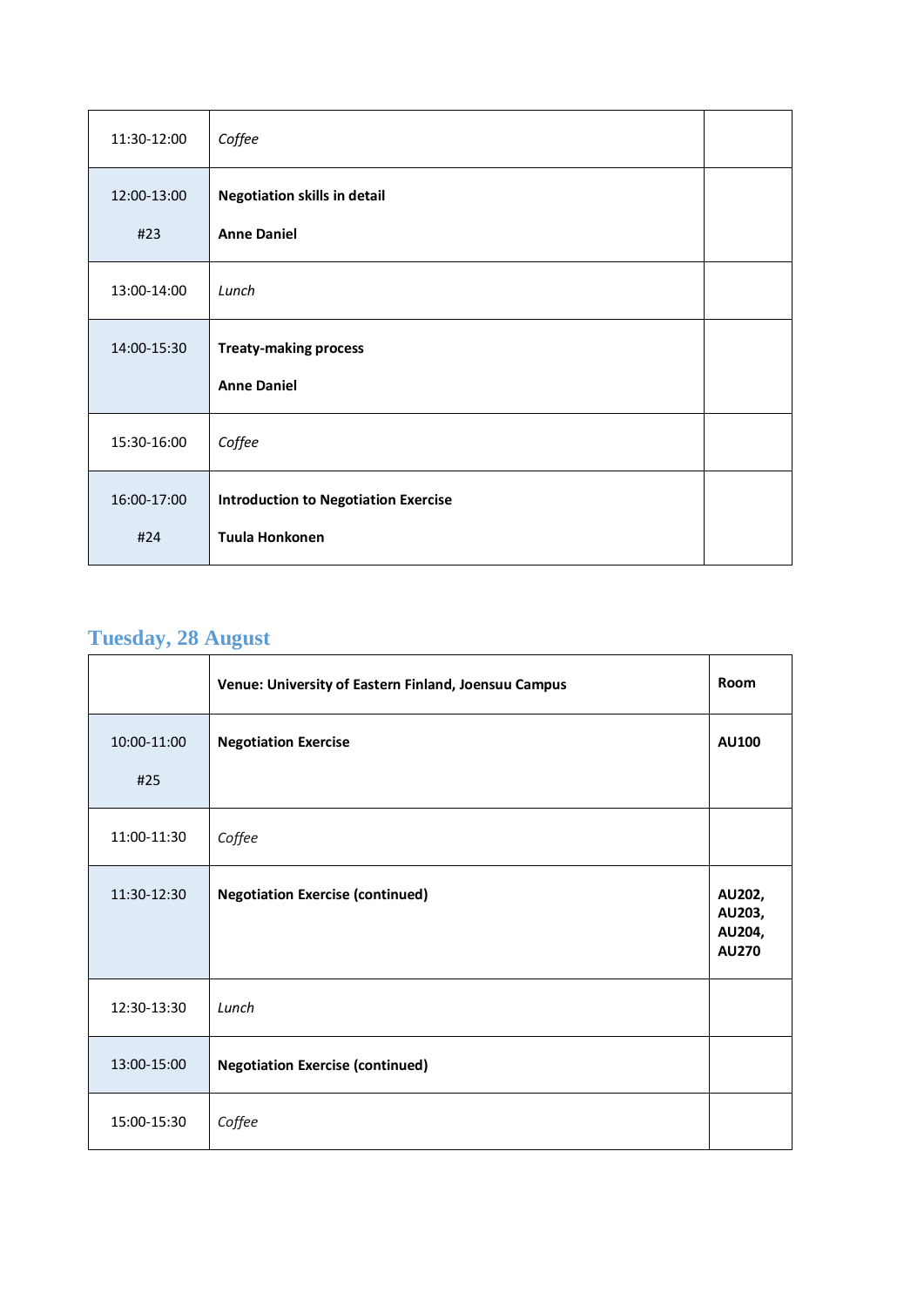### **Wednesday, 29 August**

|             | Venue: University of Eastern Finland, Joensuu Campus                                                                                      | Room                                       |
|-------------|-------------------------------------------------------------------------------------------------------------------------------------------|--------------------------------------------|
| 10:00-11:00 | <b>Negotiation Exercise (continued)</b>                                                                                                   | AU202,<br>AU203,<br>AU204,<br><b>AU111</b> |
| 11:00-11:30 | Coffee                                                                                                                                    |                                            |
| 11:30-13:00 | <b>Negotiation Exercise (continued)</b>                                                                                                   |                                            |
| 13:00-14:00 | Lunch                                                                                                                                     |                                            |
| 14:00-16:00 | <b>Negotiation Exercise (continued)</b>                                                                                                   |                                            |
| 16:00-16:30 | Coffee                                                                                                                                    |                                            |
| 16:30-17:30 | <b>Negotiation Exercise (continued)</b>                                                                                                   | <b>AU100</b>                               |
| 19:00       | Last evening get-together / reception hosted by the Ministry of<br>Environment of Finland at Vainoniemi Villa (Address: Vainoniementie 3) |                                            |

### **Thursday, 30 August**

|              | Morning coffee                                                                                   |  |
|--------------|--------------------------------------------------------------------------------------------------|--|
| $8:30-9:30$  | <b>Negotiation Exercise: Wrap-up &amp; evaluation</b>                                            |  |
| $9:30-9:45$  | Introduction to the UEF-UN Environment Course Review<br>Seita Romppanen                          |  |
| $9:45-10:30$ | <b>Course Feedback &amp; Evaluation</b><br><b>Issuance of Course Certificates and Graduation</b> |  |